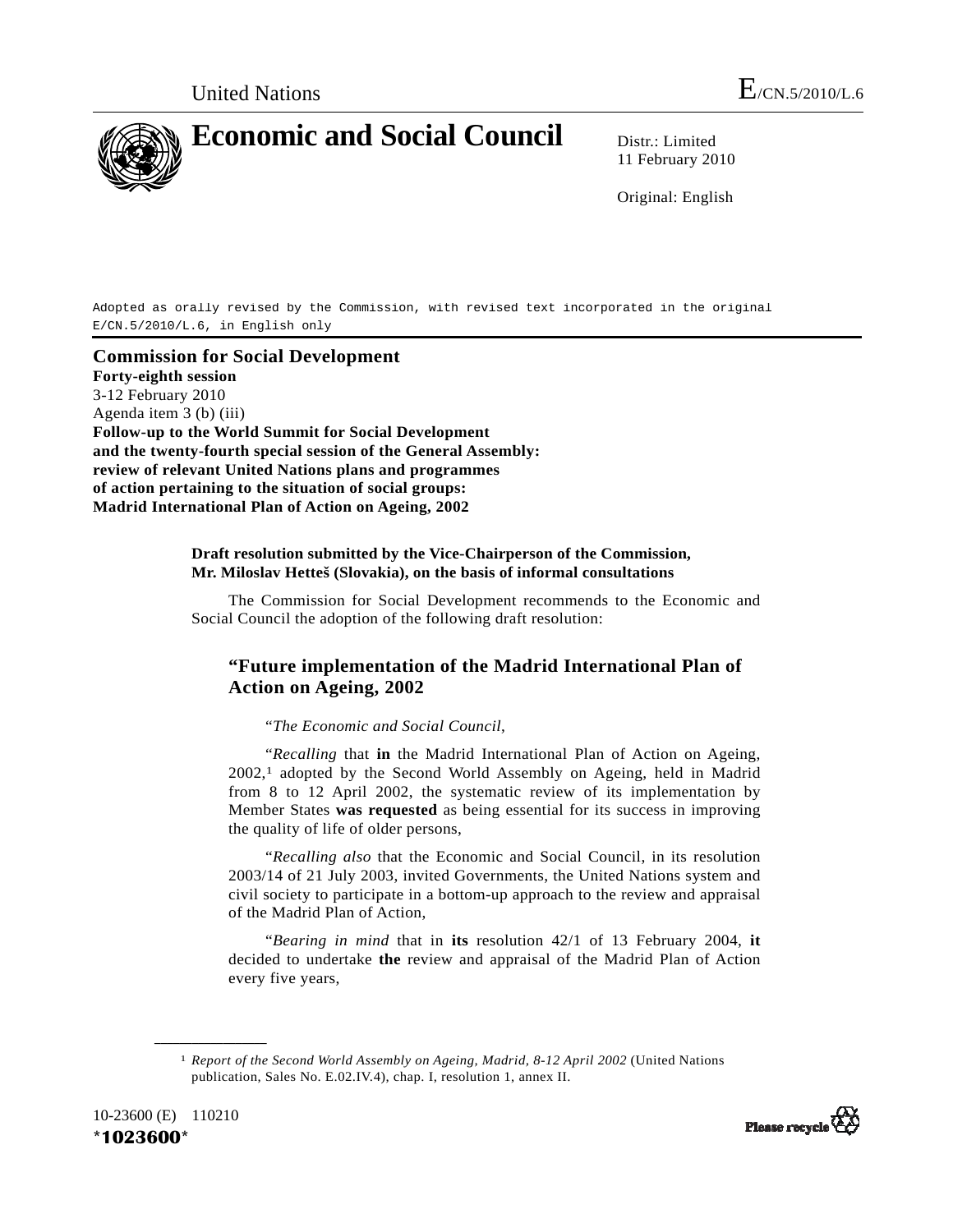## "*Recognizing* **the need to incorporate a gender perspective in all measures concerning older persons***,*

 "*Taking note* **with appreciation** of the report of the Secretary-General entitled 'Further Implementation of the Madrid International Plan of Action on Ageing',2 which was based on the results of the first review and appraisal of the Madrid Plan of Action,

 "1. *Calls upon* **Member States** to continue to participate effectively in the implementation of the Madrid International Plan of Action on Ageing, 2002, through, inter alia, **national strategies and policies,** improving data collection and sharing ideas, information and good practices, bearing in mind the report of the Secretary-General containing the strategic framework for future implementation of the Madrid Plan of Action;3

 "2. *Encourages* Member States to continue their efforts to mainstream **ageing** into their policy agendas, bearing in mind the crucial importance of family, intergenerational interdependence, solidarity and reciprocity for social development and the realization of all human rights for older persons, and to prevent age discrimination and to provide social integration;

 "3. *Urges* Member States to consider including in their national strategies, inter alia, policy implementation approaches such as empowerment and participation, **gender equality,** awareness-raising and capacity development, and such essential policy implementation tools as evidencebased policymaking, mainstreaming, participatory approaches and indicators;

 "4. *Calls upon* Member States to adopt appropriate measures, including, if necessary, legislative measures to promote and protect the rights of older persons and measures aimed at providing economic **and social** security and health care, while mainstreaming a gender perspective, full participation of older persons in the decision-making process affecting their lives, and ageing with dignity;

 **"5.** *Also* **calls upon Member States to take concrete measures to further protect and assist older persons in emergency situations, in accordance with the Madrid Plan of Action;** 

 **"6.** *Encourages* **Member States to promote the development of regional and sub regional networks of experts and practitioners from government, non-governmental organizations, academia and the private sector in order to increase the potential for policy action on ageing;** 

 **"7.** *Invites* **Member States to continue reviewing their national capacity for policy development concerning older persons and demographic ageing, with a view to implementing appropriate measures to enhance their national capacity in this area of policy development, as necessary;** 

**\_\_\_\_\_\_\_\_\_\_\_\_\_\_\_\_\_\_** 

<sup>2</sup> E/CN.5/2010/4.

<sup>3</sup> E/CN.5/2009/5.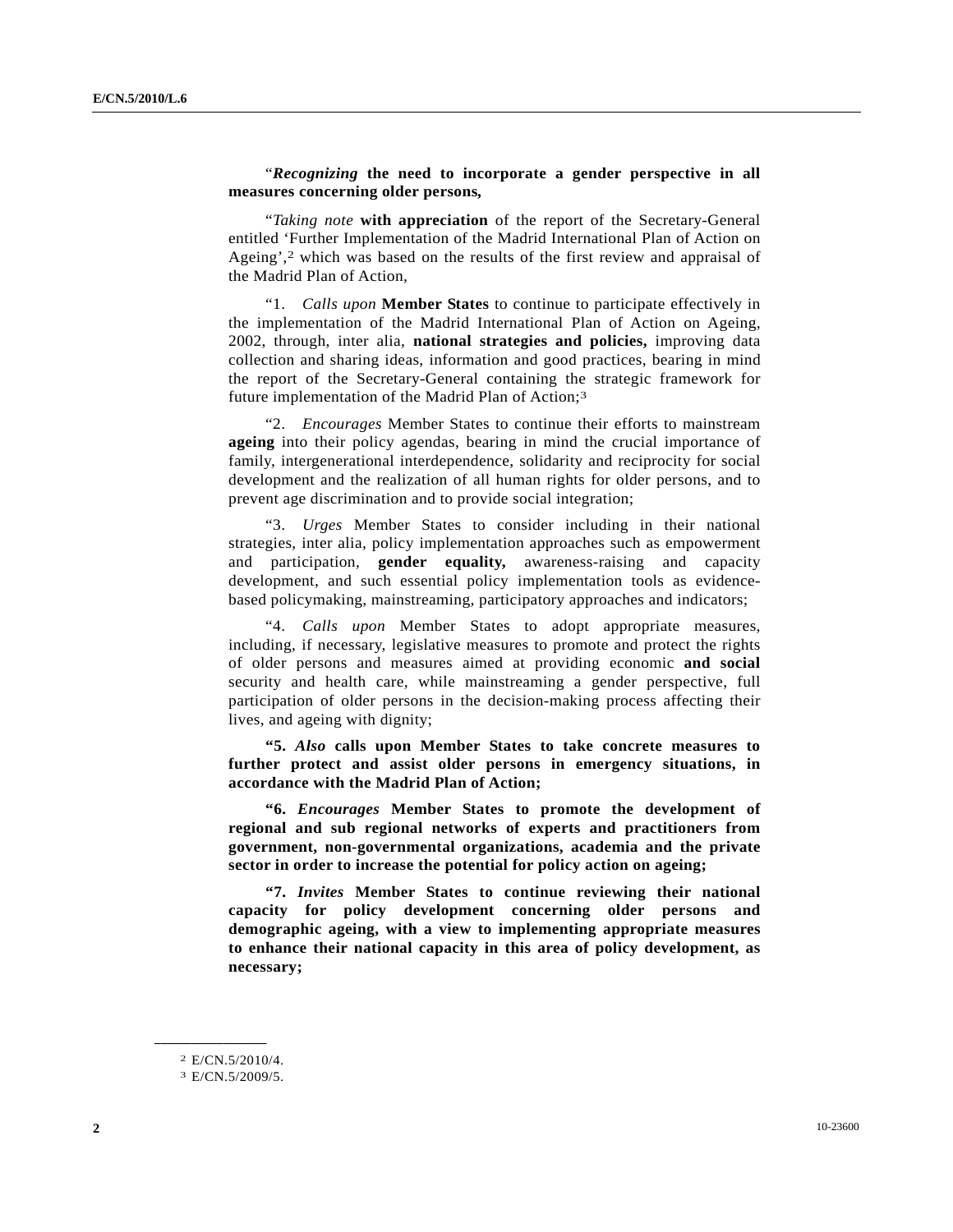**"8.** *Recommends* **that Member States strengthen their networks of national focal points on ageing, work with the regional commissions to exchange best practices and undertake a range of awareness-raising activities, including enlisting the assistance of the Department of Public Information of the United Nations Secretariat to expand media coverage on ageing issues;** 

 **"9.** *Invites* Member States and all other major national and international stakeholders to continue their cooperation with the Department of Economic and Social Affairs, as the United Nations global focal point on ageing, in further implementing the Madrid Plan of Action**;** 

 **"10.** *Encourages* **Member States to consider how best the international framework of norms and standards can ensure the full enjoyment of the rights of older persons, including, as appropriate, the possibility of instituting new policies, instruments or measures to further improve the situation of older persons;** 

 **"11.** *Recognizes* **the important role of various international and regional organizations that deal with training, capacity-building, policy design and monitoring at the national and regional levels, in promoting and facilitating the implementation of the Madrid Plan of Action;** 

 "**12**. *Acknowledges* the essential contributions of the United Nations regional commissions to the implementation, review and appraisal of the Madrid Plan of Action, including the organization of regional review and appraisal meetings and the preparation of their outcome documents, and calls upon the Secretary-General to strengthen the work of the United Nations regional commissions, including their focal points on ageing, to enable them to continue their regional implementation activities;

 **"13.** *Encourages* **the international community, including international and bilateral donors to enhance international cooperation, in keeping with internationally agreed goals, to support national efforts to eradicate poverty in order to ensure sustainable social and economic support for older persons, including by strengthening their national capacity in the area of policy development and implementation, with regard to older persons, while bearing in mind that countries have the primary responsibility for their own economic and social development;** 

 "**14**. *Encourages* the international community and the relevant organizations of the United Nations system, within their respective mandates, to support national and regional efforts, to provide funding for research and data-collection initiatives on ageing in order that the challenges and opportunities presented by population ageing may be better understood and to provide policymakers with more accurate and specific information on ageing and gender, such as for policy planning, monitoring and evaluation;

 "**15**. *Decides* that the procedure for the second review and appraisal of the Madrid Plan of Action will follow the set procedure of the first review and appraisal exercise **and shall include preparatory activities at national and regional levels, including those conducted by the regional commissions, to conclude in 2012;**